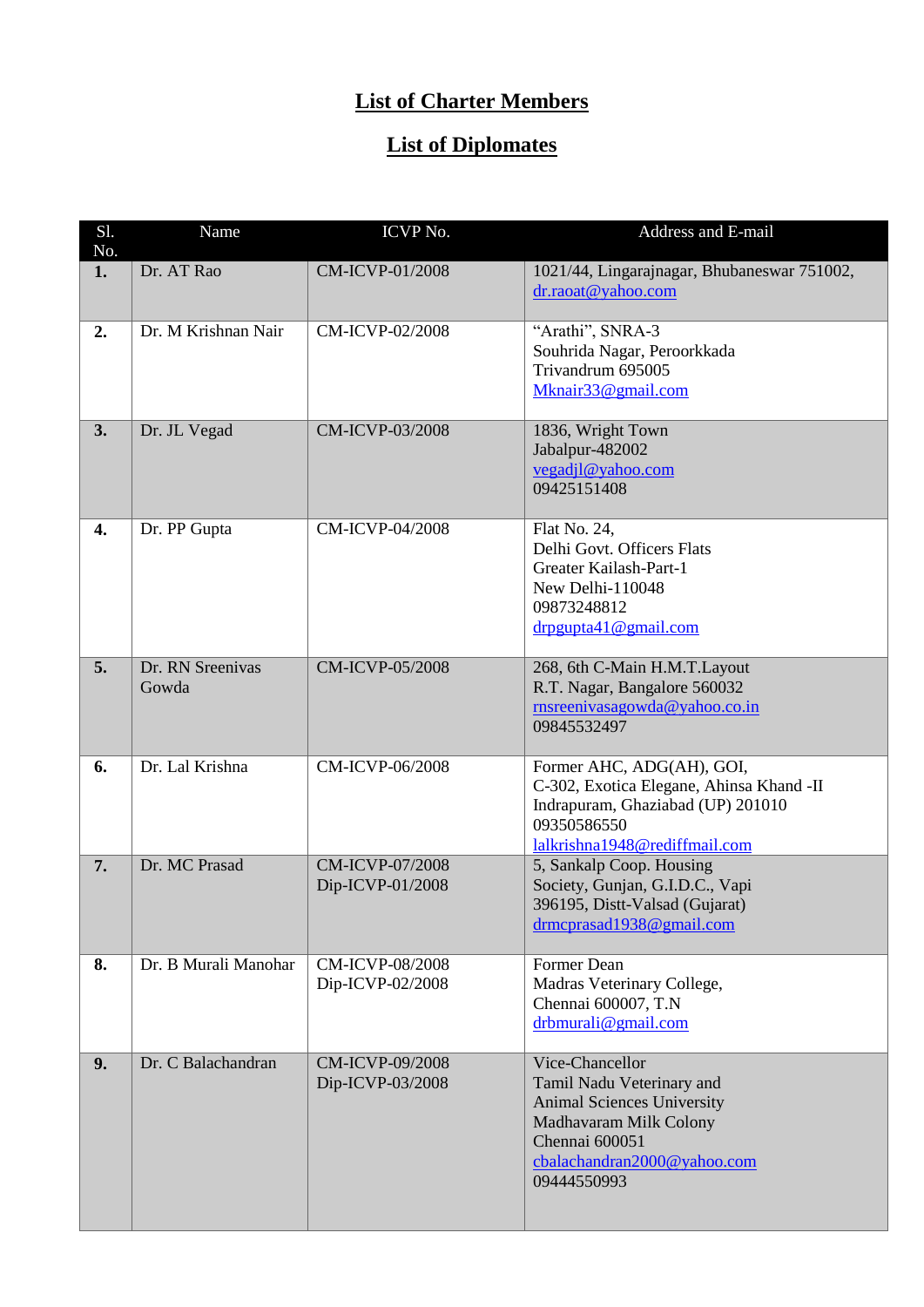| Sl.<br>No. | Name               | ICVP No.                                   | Address and E-mail                                                                                                                                                                                                                                                                                                                                                         |
|------------|--------------------|--------------------------------------------|----------------------------------------------------------------------------------------------------------------------------------------------------------------------------------------------------------------------------------------------------------------------------------------------------------------------------------------------------------------------------|
|            |                    |                                            |                                                                                                                                                                                                                                                                                                                                                                            |
| 10.        | Dr. AK. Srivastava | <b>CM-ICVP-10/2008</b><br>Dip-ICVP-04/2008 | Professor and Head<br>Department of Pathology<br>Veterinary University (DUVASU)<br>Mathura (UP) 281001<br>aksvetpath@rediffmail.com                                                                                                                                                                                                                                        |
| 11.        | Dr. TV Anilkumar   | <b>CM-ICVP-11/2008</b><br>Dip-ICVP-05/2008 | Scientist-G<br>of<br>Division<br>& Head<br>the<br>of<br><b>Experimental Pathology</b><br>Sree Chitra Tirunal Institute for Medical Sciences<br>&Technology<br>(An institution of national importance under the<br>Government of India)<br><b>BMT</b><br>Satelmond<br>Wing,<br>Palace<br>Campus,<br>Trivandrum 695012.<br>tvanilkumar@yahoo.co.uk<br>Phone: +91-471-2520305 |
| 12.        | Dr. VK Gupta       | <b>CM-ICVP-12/2008</b><br>Dip-ICVP-06/2008 | Head, Department of Veterinary<br>Pathology<br>Dr G.C. Negi College of<br>Veterinary & Animal Sciences<br>H.P. Agricultural University<br>Palampur (H.P) India 176 062<br>gupta.vipankumar@gmail.com<br>09418089344                                                                                                                                                        |
| 13.        | Dr. BN Tripathi    | CM-ICVP-13/2008<br>Dip-ICVP-07/2008        | Director,<br>NRC on Equine,<br>Hisar, Haryana<br>bntripathi1@yahoo.co.in<br>+91-9416532975                                                                                                                                                                                                                                                                                 |
| 14.        | Dr. RS Chauhan     | <b>CM-ICVP-14/2008</b><br>Dip-ICVP-08/2008 | Head, Department of Veterinary Pathology,<br>College of Veterinary and Animal Sciences<br>Govind Ballabh Pant University of Agriculture<br>and Technology,<br>Pantnagar, Udham Singh Nagar,<br>Uttarakhand 263145<br>09412288343<br>profchauhan58@gmail.com                                                                                                                |
| 15.        | Dr. R Somvanshi    | CM-ICVP-15/2008<br>Dip-ICVP-09/2008        | <b>CAR Emeritus Professor,</b><br>President, IAVP &<br>Hony. Secretary Dr CMSET<br>Division of Pathology,<br>ICAR-IVRI, Izatnagar,<br>Bareilly, UP 243122<br>09837658052<br>dr.rsomvanshi@gmail.com                                                                                                                                                                        |
| 16.        | Dr. P Dwivedi      | CM-ICVP-16/2008<br>Dip-ICVP-10/2008        | Retd. Principal Scientist<br>Division of Pathology<br><b>Indian Veterinary Research</b><br>Institute, Izatnagar 243 122, UP<br>pdwivediivri@rediffmail.com                                                                                                                                                                                                                 |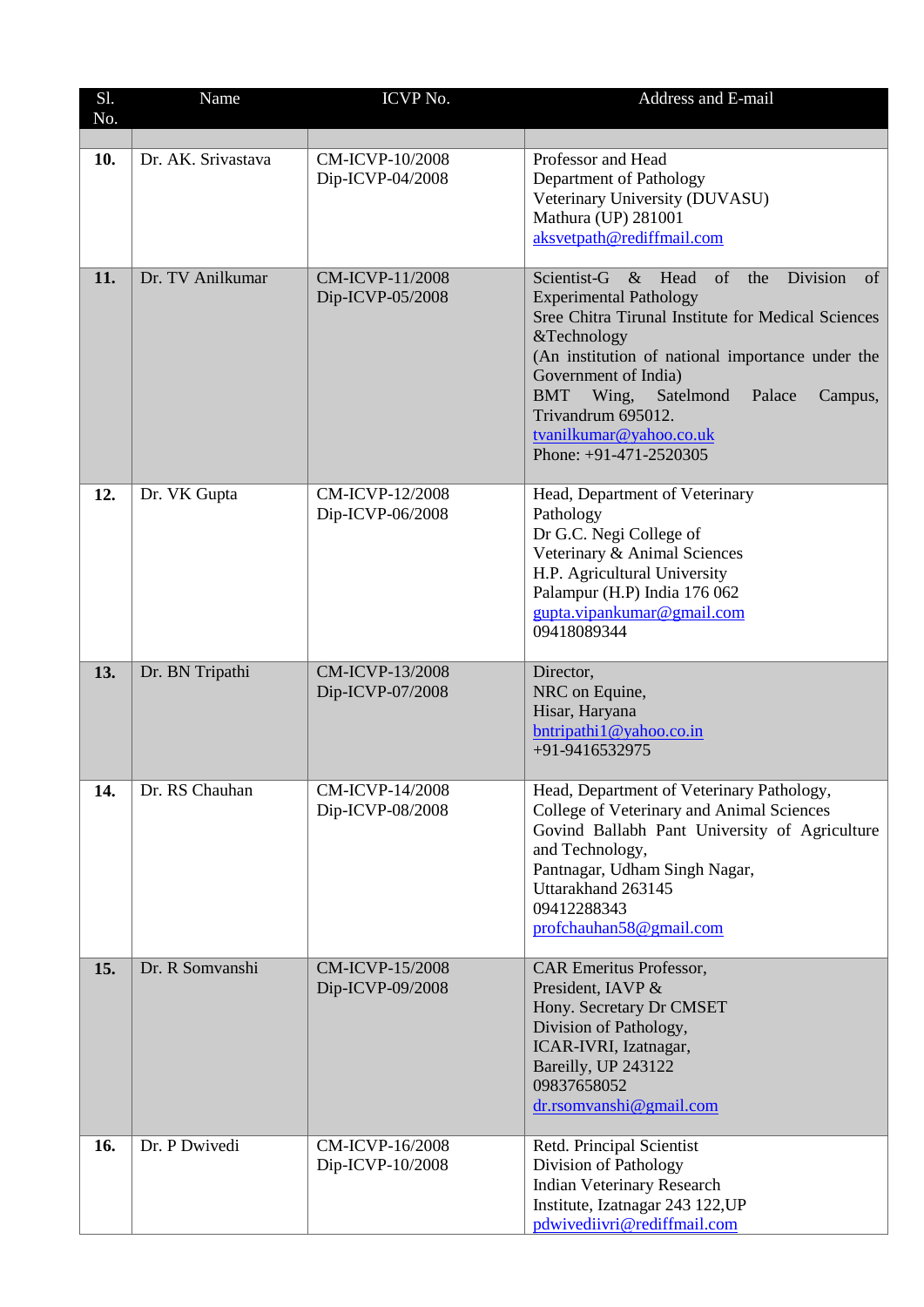| S1.<br>No. | Name                        | ICVP No.                                   | Address and E-mail                                                                                                                                                                                                         |
|------------|-----------------------------|--------------------------------------------|----------------------------------------------------------------------------------------------------------------------------------------------------------------------------------------------------------------------------|
| 17.        | Dr. AK Sharma               | <b>CM-ICVP-17/2008</b><br>Dip-ICVP-11/2008 | Principal Scientist,<br>Division of Pathology &<br>In-charge, Centre for Wildlife,<br>Indian Veterinary Research Institute,<br>Izatnagar, Bareilly, Uttar Pradesh - 243 122.<br>09412489277<br>aksharmaivri@rediffmail.com |
| 18.        | Dr. Syed S.Y.H. Qadri       | CM-ICVP-18/2008<br>Dip-ICVP-12/2008        | H No. 12-13-483/A/1<br>1st Floor, Street No. 14<br>Tarnaka, Secunderabad-500017<br>ssyhqadri@gmail.com                                                                                                                     |
| 19.        | Dr. Rajendra Singh          | CM-ICVP-19/2008<br>Dip-ICVP-13/2008        | Former Head<br>Division of Pathology<br><b>Indian Veterinary Research</b><br>Institute, Izatnagar 243 122, UP<br>09456821463<br>rajendra_singh5747@rediffmail.com                                                          |
| 20.        | Dr. VM Shingatgeri          | <b>CM-ICVP-20/2008</b><br>Dip-ICVP-14/2008 | M-105, Ground Floor, South City I,<br>Gurgaon - 122007<br>vyasms@yahoo.com<br>vstoxpath@gmail.com<br>09810940269                                                                                                           |
| 21.        | Dr. MV Joshi                | CM-ICVP-21/2008<br>Dip-ICVP-15/2008        | 34 P&T Colony<br>"VASANTCHHAYA",<br>Ranapratap Nagar, Nagpur 21<br>joshimadan31@rediffmail.com<br>09822744478                                                                                                              |
| 22.        | Dr. NK Sood                 | <b>CM-ICVP-22/2008</b><br>Dip-ICVP-16/2008 | 47-48, Ashok Vihar<br>Rishi Nagar, Ludhiyana-141004<br>09888130417<br>nareshsood47@yahoo.com                                                                                                                               |
| 23.        | Dr. Ramchandra K.<br>Ranvir | Dip-ICVP-17/2010                           | Dept. Pharmacology & Toxicology<br>Zydus Research Centre,<br>Cadila Healthcare, Ltd.<br>Sarkhej-Bavla N. H. No. 8A,<br>Moraiya. Tal. Sanand<br>Ahmedabad- 382 210, Gujarat<br>rkranvir@yahoo.com                           |
| 24.        | Dr. Kalaiselvan P.          | Dip-ICVP-18/2010                           | S-12, Vivarium,<br>Syngene International Limited,<br>Biocon special economic zone,<br>Plot # $2&3$<br>Bommasandra Industrial Area,<br>PhaseIV,<br>Jigani link road Bangalore 560099<br>9880054340<br>drpkalai@gmail.com    |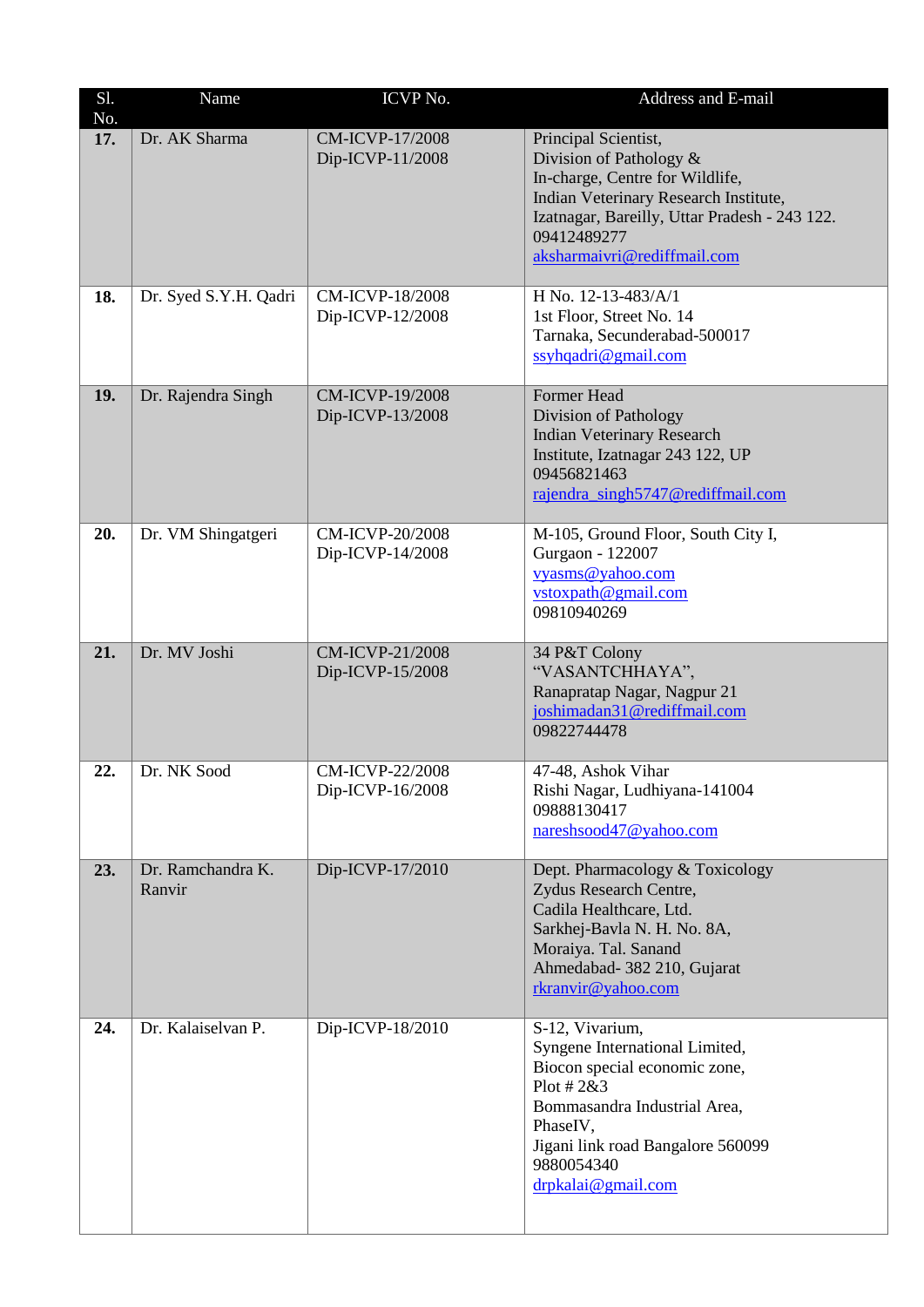| S1.<br>No. | Name                | ICVP No.         | Address and E-mail                                                                                                                                                                                                              |
|------------|---------------------|------------------|---------------------------------------------------------------------------------------------------------------------------------------------------------------------------------------------------------------------------------|
| 25.        | Dr. Nitin P. Kurade | Dip-ICVP-19/2010 | Principal Scientist (Vet. Pathology<br>National Institute of Abiotic Stress Management<br>Malegaon, Baramati 413 115, District Pune (MS)<br>India<br>8308938589, 9834878799<br>nitin.kurade@icar.gov.in<br>npkurade@yahoo.co.in |
| 26.        | Dr. Suguna Rao      | Dip-ICVP-20/2010 | Dept. of Vety. Pathology,<br>Veterinary College, KVAFSU<br>Hebbal, Bangaluru- 560024<br>Karnataka<br>08762229066<br>sugunabg@gmail.com                                                                                          |
| 27.        | Dr. P. C. Prabu     | Dip-ICVP-21/2010 | Assistant Professor,<br>Central Animal Facility,<br>SASTRA University,<br>Thanjavur - 613 402<br>pcprauin@yahoo.co.in                                                                                                           |
| 28.        | Dr. N. Pazhanivel   | Dip-ICVP-22/2010 | <b>Associate Professor</b><br>Department of Veterinary<br>Pathology<br><b>Madras Veterinary College</b><br>Chennai-600 007<br>09444512349<br>drnpvel@yahoo.co.in                                                                |
| 29.        | Dr. K. S. Prasanna  | Dip-ICVP-23/2010 | <b>Brindavan</b><br>PO Karivellur $-670521$<br>Kannur Distt. (Kerala)<br>prasuks09@gmail.com<br>09495014780                                                                                                                     |
| 30.        | Dr. Karam Pal Singh | Dip-ICVP-24/2010 | Head<br>Division of Pathology<br><b>Indian Veterinary Research</b><br>Institute, Izatnagar 243 122, UP<br>09897806926<br>karam.singh@rediffmail.com                                                                             |
| 31.        | Dr. Arvind Ingle    | Dip-ICVP-25/2010 | Scientific Officer 'F'<br>Tata Memorial Centre, ACTREC,<br>Kharghar<br>Navi Mumbai- 410210, MS<br>09969855176<br>aingle@actrec.gov.in                                                                                           |
| 32.        | Dr. J Selvaraj      | Dip-ICVP-26/2011 | <b>Associate Professor</b><br>Central University laboratory,<br>CAHS, Madhavaram Milk Colony<br>Chennai 600051, Tamil Nadu<br>vetselvaraj@rediffmail.com                                                                        |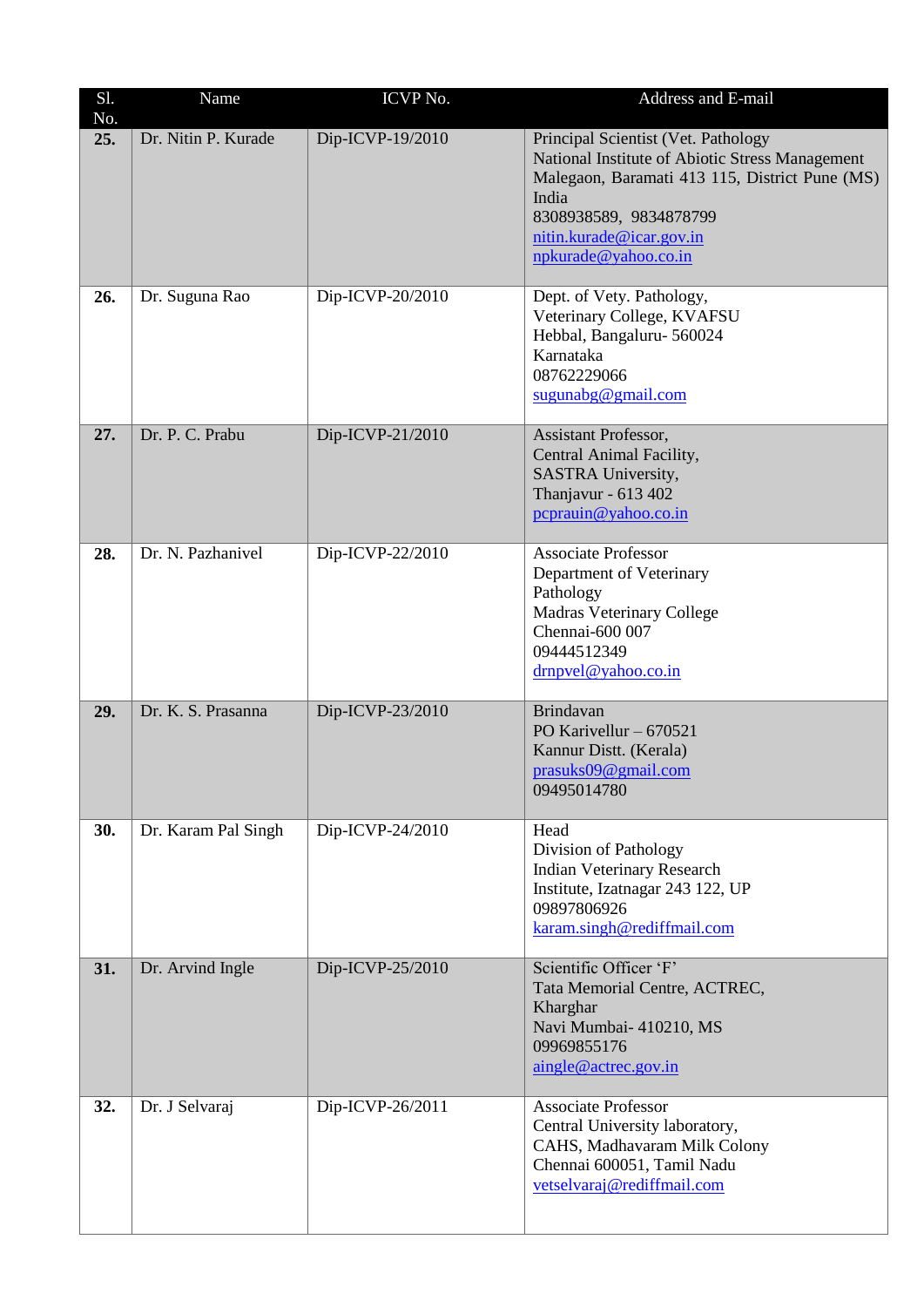| S1.<br>No. | Name                               | ICVP No.         | Address and E-mail                                                                                                                                                                                                                              |
|------------|------------------------------------|------------------|-------------------------------------------------------------------------------------------------------------------------------------------------------------------------------------------------------------------------------------------------|
| 33.        | Dr Amarjit Singh                   | Dip-ICVP-27/2011 | Professor<br>Department of Veterinary Pathology<br>College of Veterinary Science<br>Guru Angad Dev Veterinary and<br>Animal Sciences University,<br>Ludhiana - 141004, Punjab<br>09915004631<br>amriitsingh64@gmail.com<br>amariitsingh@gmx.net |
| 34.        | Dr Anand Kumar                     | Dip-ICVP-28/2011 | Professor & Head,<br>Dept. of Veterinary Pathology,<br>C.V.Sc. Prodattur, A.P.<br>+919441185383<br>aakumar7@rediffmail.com                                                                                                                      |
| 35.        | Dr Mathur Kotarappa<br>Yankappa    | Dip-ICVP-29/2011 | House No. 121, Mathura Krupa<br>Ist Block, 3rd Cross<br>Kuvempu nagar, Tumkur<br>Karnataka 572102<br>kotreshmattur@yahoo.com<br>kotreshmattur@gmail.com                                                                                         |
| 36.        | Dr Jaiprakash J<br><b>Bhelonde</b> | Dip-ICVP-30/2011 | Senior Research Scientist<br>Dept. Drug Safety Evaluation<br>Ranbaxy laboratories<br>Plot no. 20, Sector-18 Gurgaon,<br>Haryana-122015<br>jjbhelonde@yahoo.com                                                                                  |
| 37.        | Dr R.C. Ghosh                      | Dip-ICVP-31/2011 | Prof. & Head<br>Department of Veterinary<br>Pathology<br>College of Vety. Sci. & A.H.,<br>Anjora, Durg, C.G-491001<br>09827151618<br>rcghosh@rediffmail.com                                                                                     |
| 38.        | Dr. K. Sujatha                     | Dip-ICVP-32/2013 | <b>Associate Professor</b><br>Department of Veterinary Pathology<br>College of Veterinary Science<br>Tirupati - 517502<br>Chittoor District, Andhra Pradesh<br>karamalasujatha@gmail.com<br>09440973609                                         |
| 39.        | Dr. G. Selvam                      | Dip-ICVP-33/2013 | Head In-charge / Senior Scientist,<br>Department of Pathology,<br>International Institute of Biotechnology and<br>Toxicology (IIBAT),<br>Padappai-601 301, Kancheepuram District, Tamil<br>Nadu, India.<br>sebhu.edu@gmail.com<br>09629966639   |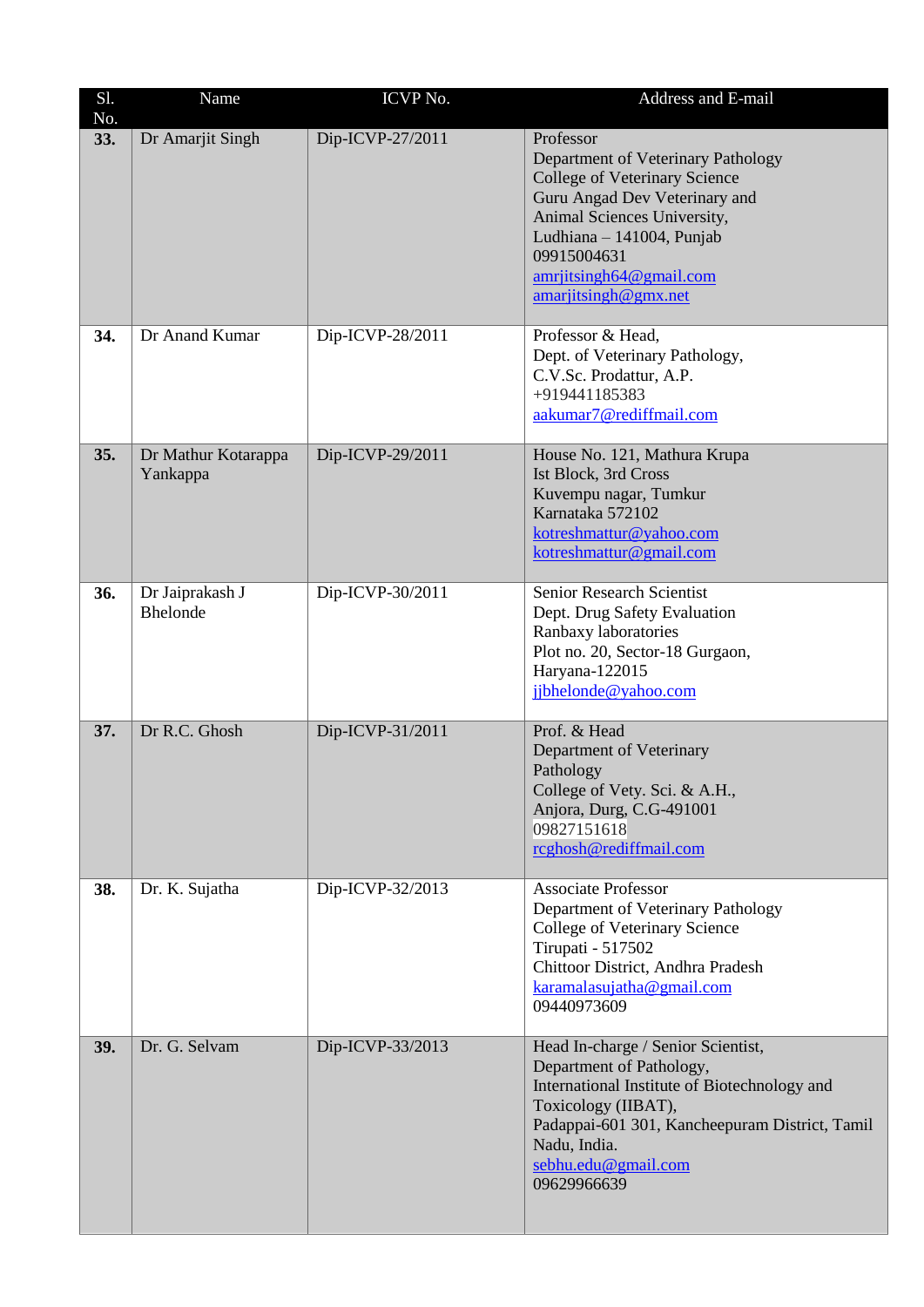| S1.<br>No. | Name                            | ICVP No.         | Address and E-mail                                                                                                                                                                      |
|------------|---------------------------------|------------------|-----------------------------------------------------------------------------------------------------------------------------------------------------------------------------------------|
| 40.        | Dr. A. Arulmozhi                | Dip-ICVP-34/2014 | Assistant Prof. Dept. of Veterinary Pathology,<br>Veterinary College and Research Institute,<br>Namakkal-637002<br>(Tamil Nadu) e-mail: arulyinod2000@yahoo.co.in<br>M-9751270540       |
| 41.        | Dr. P. Srinivasan               | Dip-ICVP-35/2014 | Professor,<br>Department of Veterinary Pathology,<br>Veterinary College<br>and Research<br>Institute,<br>Namakkal 637 002,<br>Tamil Nadu<br>$s$ rinipat $2004@$ yahoo.com<br>9443604472 |
| 42.        | Dr. Pankaj D. Shellar           | Dip-ICVP-36/2014 | Toxicologic Pathologist,<br>Lupin Limited, Pune - 412015<br>Maharashtra, INDIA.<br>pankajshelar@gmail.com<br>09899569769                                                                |
| 43.        | Dr. N. Sailaja                  | Dip-ICVP-37/2014 | Associate Professor,<br>Dept. of Veterinary Pathology,<br>College of<br><b>Veterinary Science</b><br>Proddatur- 516360 (A.P.)<br>sailajapath@gmail.com<br>08564-248076                  |
| 44.        | Susen<br>Kumar<br>Dr<br>Panda   | Dip-ICVP-38/2016 | Professor, Department of<br>Veterinary Pathology, COVSc<br>& AH, OUAT, Bhubaneswar-751003 (ORRISA)<br>drsusen panda@yahoo.com<br>09438012128                                            |
| 45.        | Dr Sunit Kumar<br>Mukhupadhayay | Dip-ICVP-39/2016 | Professor, Department of<br>Veterinary Pathology &<br>Microbiology, F/O V & ASc,<br>WBUA&FSc, Kolkatta-700037 (WB)<br>skmpath@gmail.com<br>09831220882                                  |
| 46.        | Dr Rajveer Singh<br>Pawaiya     | Dip-ICVP-40/2016 | Principal Scientist, Div of<br>Animal Health, ICAR-CIRG,<br>Makhdoom, PO FARAH, Mathura-281122 (UP)<br>rvspawaiya@gmail.com<br>09410844980                                              |
| 47.        | Dr Nitin V Kurkure              | Dip-ICVP-41/2016 | Professor,<br>27, Nelco Society, Jaitala Roar,<br>NAGPUR-440022 (MH)<br>nitinkurkure@rediffmail.com<br>09921310135                                                                      |
| 48.        | Dr D V Joshi                    | Dip-ICVP-42/2016 | Dean, COVS & AH, SD AU,<br>Sardarkrushinagar-385506 (Guj)<br>drdvjoshi@rediffmail.com<br>09925309056                                                                                    |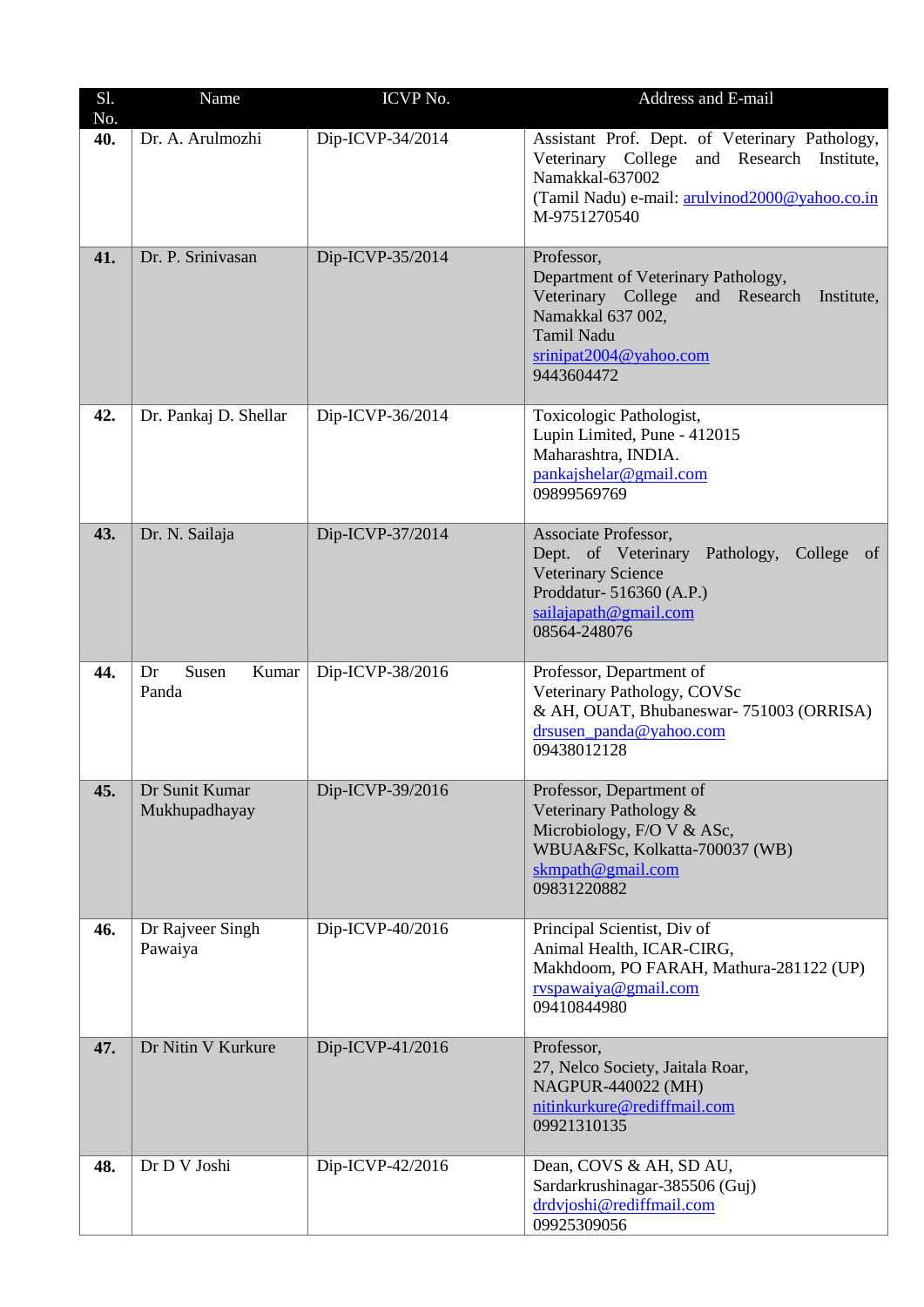| S1.<br>No. | Name                          | ICVP No.         | Address and E-mail                                                                                                                                                                                                                                 |
|------------|-------------------------------|------------------|----------------------------------------------------------------------------------------------------------------------------------------------------------------------------------------------------------------------------------------------------|
| 49.        | Dr S A Kamil                  | Dip-ICVP-43/2016 | Professor, Div. of Veterinary<br>Pathology, FVS&AH, SKUASTKashmir,<br>Shuhama, Alusteng,<br>Srinagar-190006<br>kamilshoaib@gmail.com<br>09419003321                                                                                                |
| 50.        | Dr Sarojini Mahanta<br>Tamuli | Dip-ICVP-44/2016 | Professor, Deptt of Pathology,<br>COVS, Khanapara, Guwahati-<br>781022 (Assam)<br>tamuli_sm@yahoo.com<br>09435402514                                                                                                                               |
| 51.        | Dr Nitin Virmani              | Dip-ICVP-45/2016 | <b>Principal Scientist</b><br>NRCE, Sirsa Road, Hisar-<br>125001<br>nvirmani@gmail.com<br>09416236367                                                                                                                                              |
| 52.        | Dr. Aditya Prasad<br>Acharya  | Dip-ICVP-46/2018 | <b>Assistant Professor</b><br>Department of Veterinary Pathology, College of<br>Veterinary Science and Animal Husbandry,<br>O.U.A.T., Bhubaneswar -751003<br>dradityaaditya@gmail.com<br>09438018548                                               |
| 53.        | Dr. Kuldip Gupta              | Dip-ICVP-47/2018 | Professor<br>Department of Veterinary Pathology, College of<br>Veterinary Science, Guru Angad Dev Veterinary<br>and Animal Sciences University, Ludhiana -<br>141004<br>kgupta1968@gmail.com<br>09915087240                                        |
| 54.        | Dr. Samirkumar H<br>Raval     | Dip-ICVP-48/2018 | <b>Assistant Professor</b><br>Department of Veterinary Pathology, College of<br>Veterinary Science & A.H., S.D.A.U., S.K.<br>Nagar, Gujarat - 385506<br>samirraval81@gmail.com<br>09925230640                                                      |
| 55.        | Dr. Debiprasanna Das          | Dip-ICVP-49/2019 | Assistant Professor, Department of Veterinary<br>Pathology,<br>College of Veterinary Science and Animal<br>Husbandry,<br>O.U.A.T., Bhubaneswar-751003, Odisha, India<br>drdebiprasanna@gmail.com<br>+91-8280197388, +91-7008203440                 |
| 56.        | Dr. Nimai Chand Patra         | Dip-ICVP-50/2019 | Assistant Professor, Department of Veterinary<br>Pathology, Faculty of Veterinary and Animal<br>Sciences, West Bengal University of Animal and<br>Fishery Sciences, Kolkata-700 037, West Bengal,<br>India<br>drncpatra@yahoo.co.in<br>09432185250 |